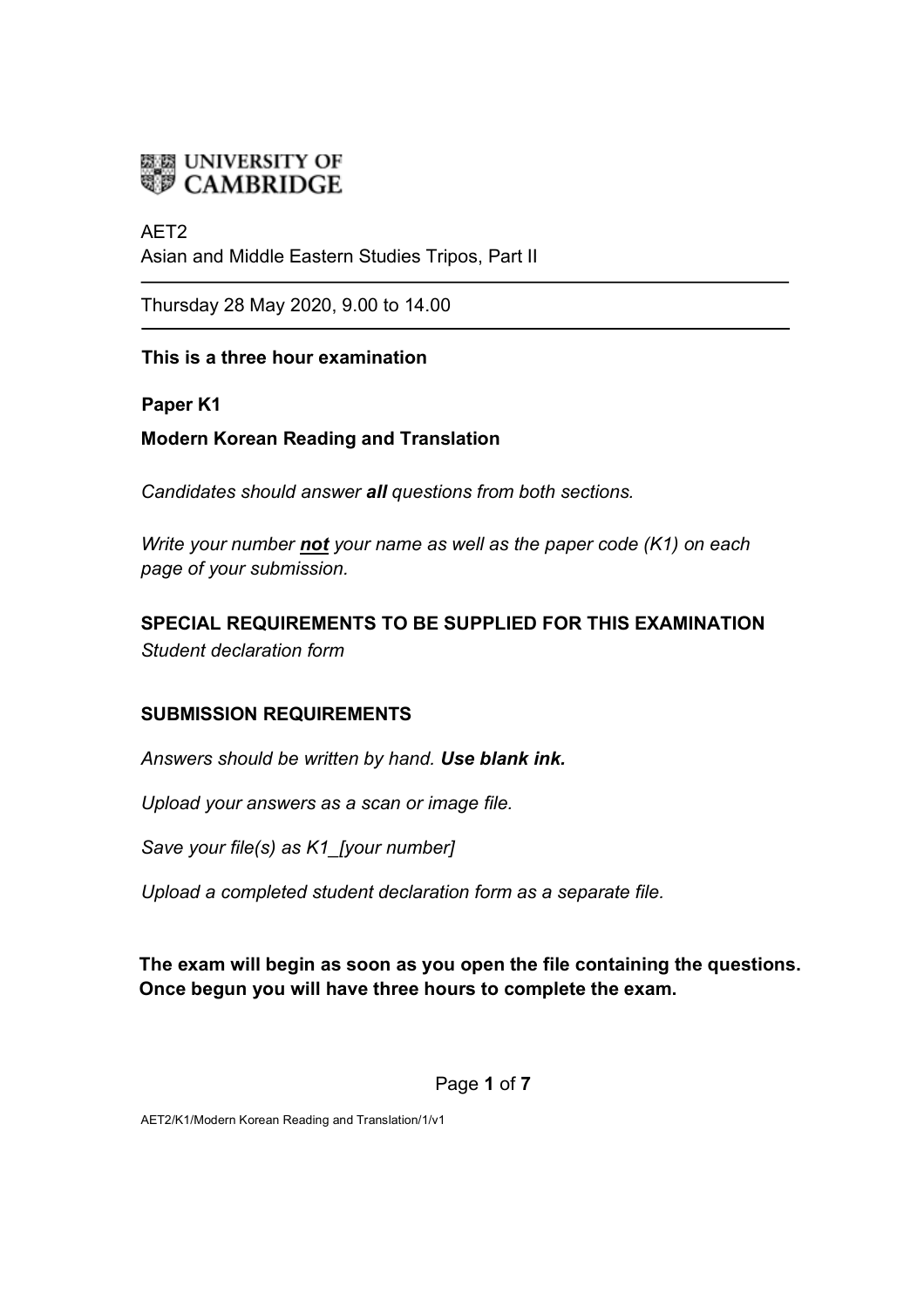#### **Section A**

1. Fill in the blanks with an appropriate particle. Write out the whole sentences and **translate** them into **English**. **[10 Marks]**

a. 저( ) 형은 대학생입니다. 저는 대학교에서 수학( ) 공부하고 형은

한국학( ) 공부합니다. 지금 도서관( ) 학생이 많습니다. 우리는

도서관( ) 책을 읽습니다. 이것은 형( ) 책입니다.

- b. 오늘은 동생( ) 생일입니다. 그래서 동생( )(to) 선물을 주었습니다. 오후에 동생() 영화를 보기로 했습니다. 서울() 있는 영화관() 동생을 만나기로 했습니다. 학교 앞에서 지하철() 아타고 시청역에 가서 버스( ) 갈아탑니다.
- c. 6 월( ) 8 월( ) 3 개월 동안은 여름입니다. 여름에는 날씨( ) 많이 덥습니다. 오늘은 7 월 21 일입니다. 내일( ) 일주일동안 휴가 갑니다. 휴가( ) 강원도( ) 갈 것입니다.

#### Page **2** of **7**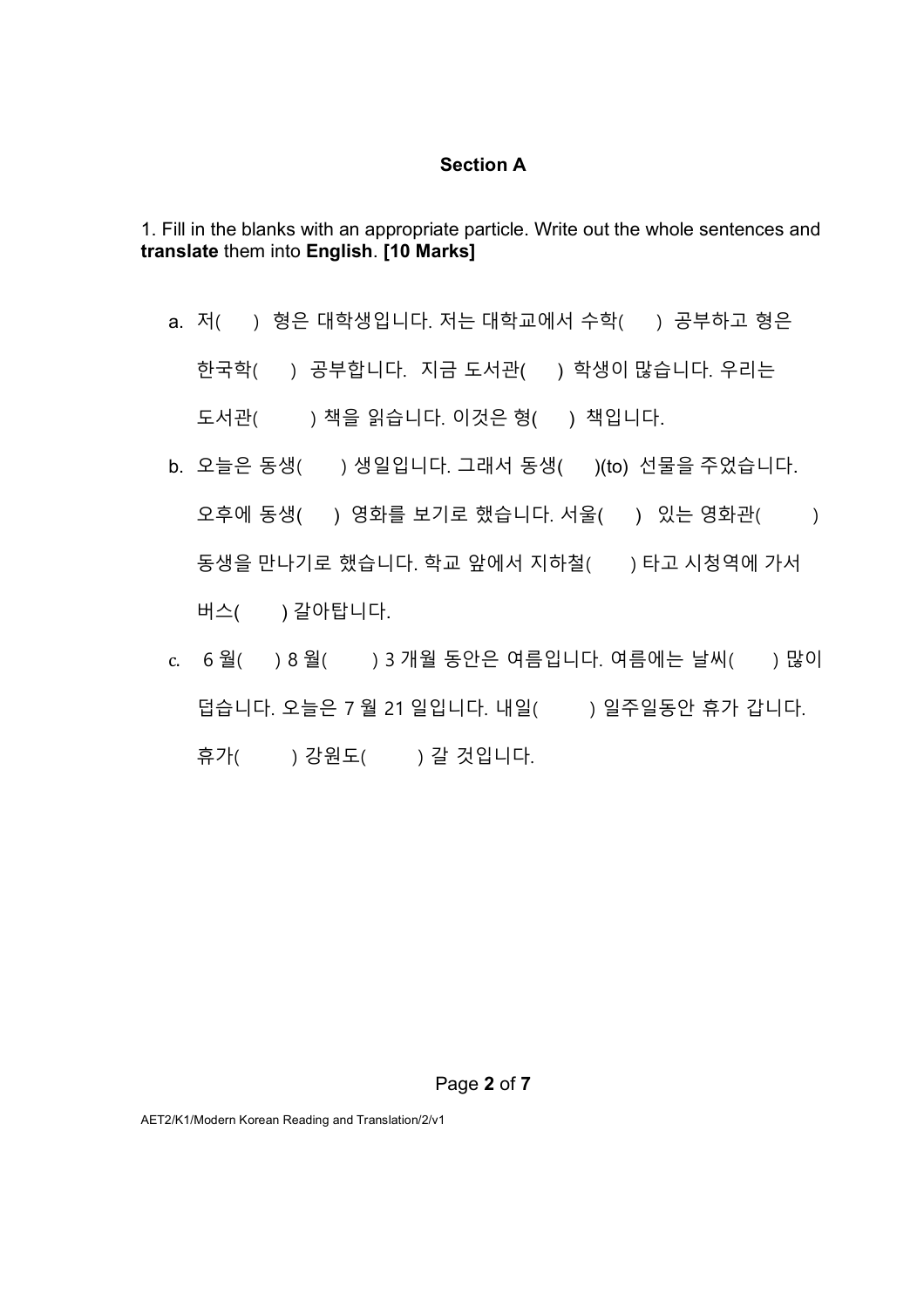2. Create full **Korean** sentences using the following elements. You may use the verbs in any tense or aspect you wish and add any further elements. Then **translate** into **English** the sentences that you have produced. **[20 Marks]**

Example:

[Verb/ Adj + (으)ㄹ때] [가방] 어제 근처에 있는 가게에 갔을 때, 좋은 가방이 많아서 가방을 하나 샀습니다.

When I went to the nearby shop yesterday, there were a lot of good bags so I bought one.

- a. [Verb/Adj + (으)ㄹ때] [Verb + -아/어야 하다]
- b. [Verb/Adj + 지만] [Verb +-(으)ㄹ 수 있다/없다]
- c. [Verb/Adj + (으)면] [Verb + -고 싶다]
- d. [Verb + 기로 하다] [Verb + -(으)ㄹ 수 있다/없다]
- e. [할아버지] [Verb/Adj + -(으)ㄹ 것이다]

#### Page **3** of **7**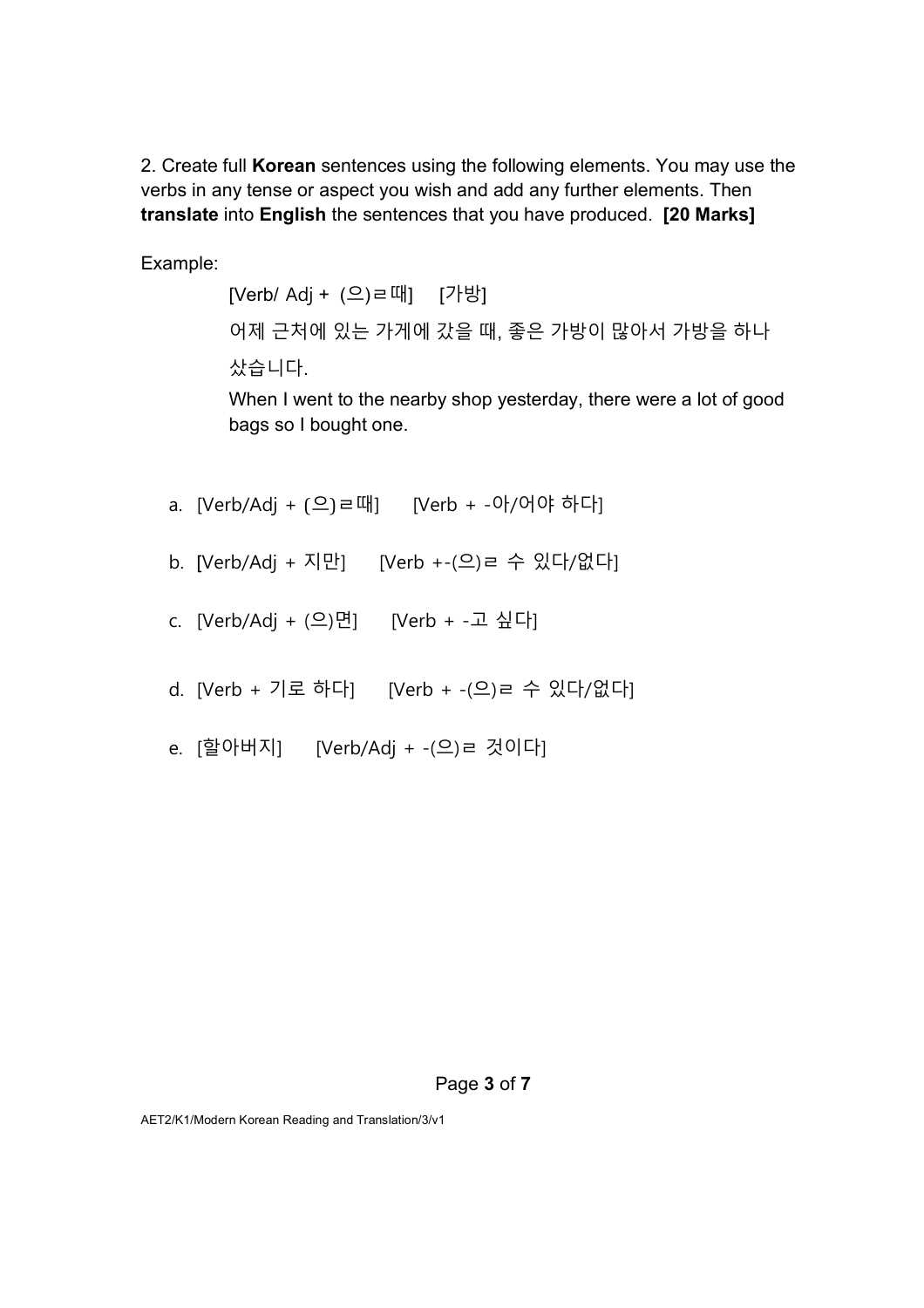#### **Section B**

#### 3. Translate the following **unseen** passages into **English**. **[15 marks]**

김지민 씨는 회사원입니다. 월요일부터 금요일까지 회사에 가지만 주말에는 일을 하지 않습니다. 주말에는 보통 친구를 만납니다. 친구를 만나면 주로 영화를 보고 같이 식사를 합니다. 김지민 씨는 서울에 삽니다. 하지만 지민 씨의 부모님은 부산에 사십니다. 지민 씨의 아버지는 선생님이시고 어머니는 일을 안 하십니다. 아버지는 고등학교에서 영어를 가르치십니다. 지민 씨는 한 달에 한 번쯤 부모님 댁을 방문합니다.

오늘은 토요일입니다. 지민 씨는 오늘 친구 성민 씨를 만났습니다. 성민 씨가 다음 주에 영국으로 유학을 가기 때문입니다. 저녁에 대학교 근처에 있는 커피숍에서 만나기로 했습니다. 지민 씨는 일찍 약속 장소에 갔습니다. 네 시 오십 분이었습니다. 성민 씨는 약속 시간보다 늦게 왔습니다. 교통이 복잡했기 때문입니다. 같이 저녁을 먹고 영화관에 가서 영화를 봤습니다. 영화는 재미있었습니다.

지민 씨의 취미는 등산입니다. 지민 씨는 고등학교 때부터 등산을 시작했습니다. 고등학교 때는 부모님들과 함께 가까운 산에 자주 갔습니다. 대학교 때는 등산을 좋아하는 친구들과 함께 한 달에 한 번쯤 산에 다녔습니다. 보통 등산을 갈 때는, 아침 열 시에 친구들과 만납니다. 만나서 함께 산에 오릅니다. 산에서 보면 경치가 좋습니다. 지민 씨는 등산을 가면 보통 산에서 점심을 먹습니다. 점심을 먹은 후에, 사진도 찍습니다. 등산은 누구나 할 수 있고 돈이 많이 들지 않아서 좋습니다.

Page **4** of **7**

AET2/K1/Modern Korean Reading and Translation/4/v1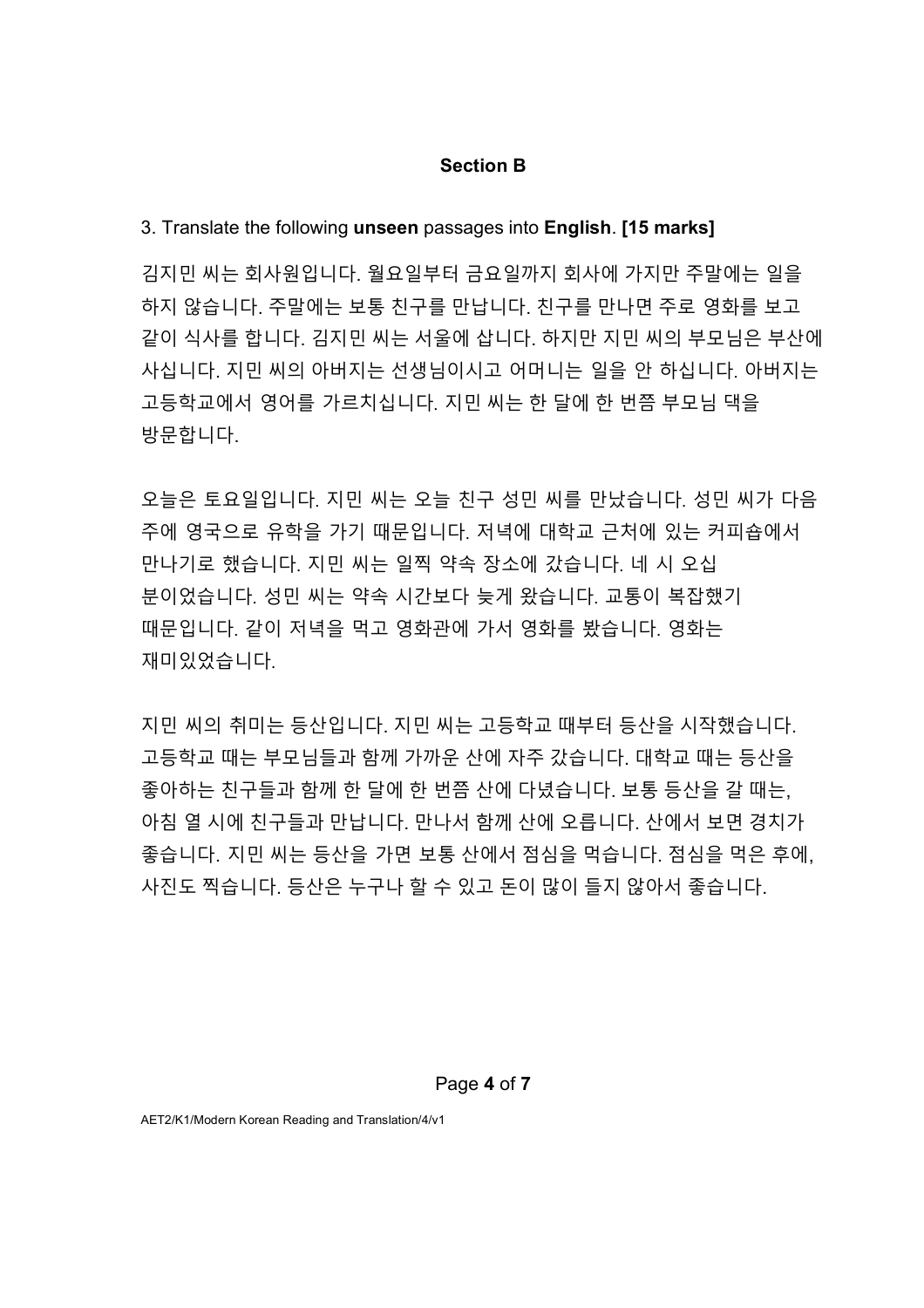4. Translate the following **unseen** passages into **English [20 marks]**

감기에 걸리면 머리가 아프거나 열이 나거나 기침이 날 수 있습니다. 저는 지난 주에 감기에 걸려서 열이 나고 기침을 많이 했습니다. 그래서 병원에 가서 진찰을 받고 집에 와서 약을 먹고 많이 잤습니다.

아래 내용은 감기에 걸렸을 때 어떻게 해야 하는지에 대한 것입니다.

약을 먹을 때는 따뜻한 물과 마시는 것이 좋습니다. 차나 커피 등의 음료수는 약의 효과를 떨어뜨리는 성분을 포함하고 있는 경우가 많습니다. 그래서 약은 물과 함께 먹는 것이 좋습니다. 물 없이 약을 먹는 사람이 있지만 이것은 피하는 것이 좋습니다.

감기에 걸렸을 때, 아이스크림과 같이 찬 음식이 좋다는 말이 있습니다. 먹고 싶은 음식이 우리의 몸에서 필요한 음식이라고 생각하여 목감기에 걸렸을 때 찬 음식을 먹는 경우가 있습니다. 그렇지만 이는 감기 치료에 큰 도움이 되지는 않습니다.

운동은 면역력을 높여서 감기를 예방하는데 효과적입니다. 그렇다면 감기에 걸렸을 때도 운동을 해야 합니까? 앞서 말했듯이 운동은 면역력에 도움이 됩니다. 그러므로 감기에 걸렸어도 몸에 무리가 가지 않는 정도로 운동을 하는 것이 좋습니다. 또, 비타민 C 가 많은 과일과 야채 같은 음식을 먹고 많이 쉬면 좋습니다.

Page **5** of **7**

AET2/K1/Modern Korean Reading and Translation/5/v1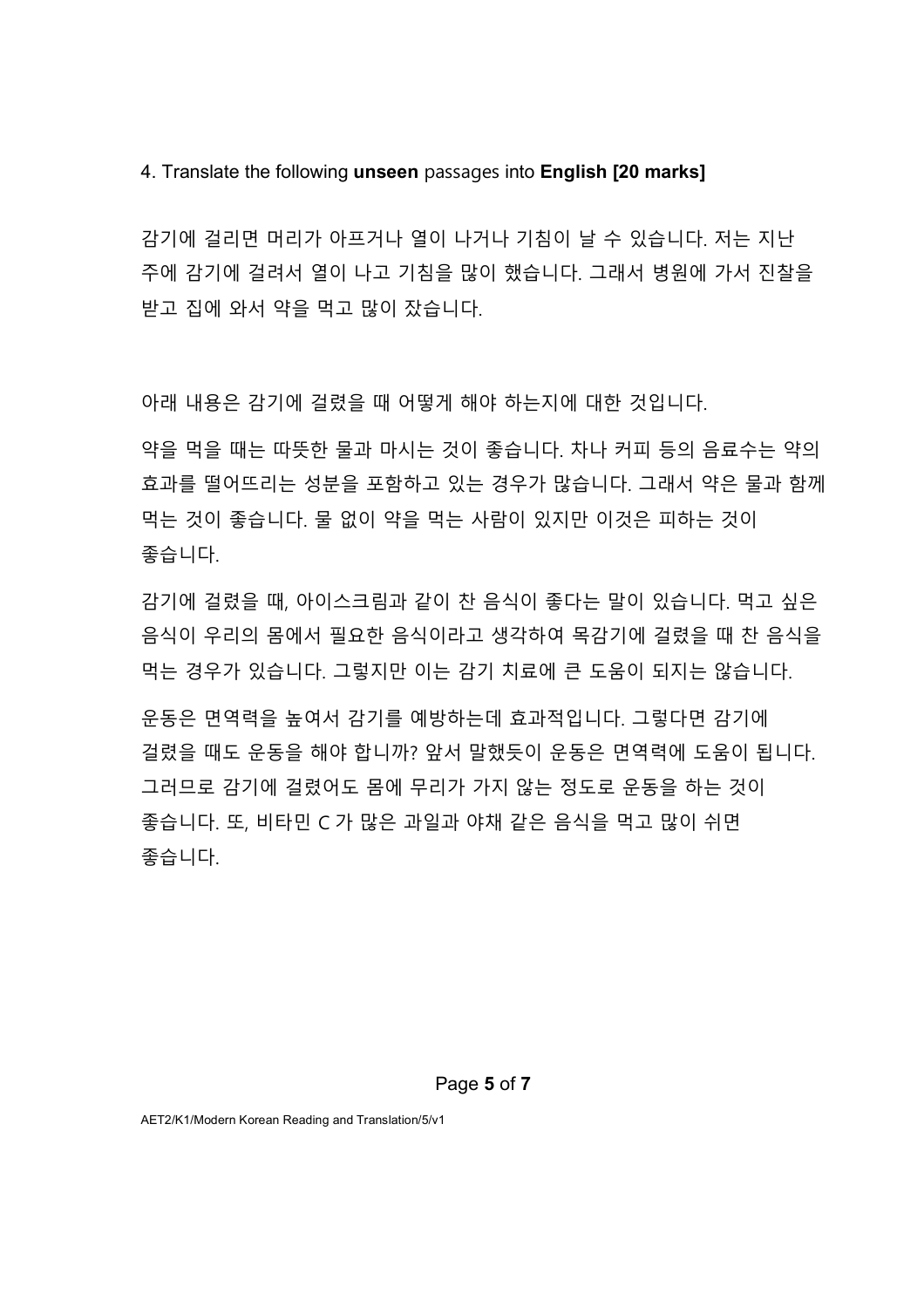5. Translate the following **unseen** passages into **English [35 marks].** Proper nouns (e.g. names of shops or places) have been underlined.

코로나바이러스 감염증 확진자가 방문한 서울의 롯데백화점 본점이 바로 문을 닫았습니다. 감염증 확진자들의 동선들이 밝혀진 후, 국내외 방문객이 많은 유통업계에 초비상이 걸렸습니다. 서울의 이마트 마포공덕점, 프레지던트호텔 등도 임시휴업 및 방역에 들어갔습니다.

롯데백화점 본점은, 국내 23 번째 코로나바이러스 확진자가 다녀갔다는 발표에 따라, 7 일 오후 2 시부터 오는 10 일까지 임시휴업에 들어갔다고 밝혔습니다. 롯데백화점 본점이 전염병 방역 때문에 문을 닫은 것은 처음입니다. 같은 건물을 사용하는 롯데면세점 명동점, 본점 옆의 에비뉴엘, 영플라자도 함께 문을 닫았습니다.

23 번째 감염증 확진자는 중국인 여성입니다. 질병관리본부에 따르면, 이 여성은 지난 2 일 서울 프레지던트호텔에서 나온 후에, 근처에 있는 롯데백화점 본점으로 갔습니다. 이후 서울 서대문구에 있는 지인의 집에 갔다가 오후 2 시쯤부터 이마트 마포공덕점에서 2 시간쯤 머물렀습니다. 이마트 마포공덕점도 이날 오후 2 시부터 임시휴업 및 방역에 들어갔습니다.

또한 23 번째 확진자가 지난 2 일까지 머물렀던 것으로 밝혀진 프레지던트호텔도 오는 16 일까지 카페, 라운지 등을 닫고 긴급대응에 들어갔습니다.

현재까지 코로나 감염증 확진자가 방문했기 때문에 임시휴업을 한 곳은 10 곳이 넘습니다. 또한 마트, 영화관 등 지금까지 감염증 확진자들이 다녀간 공중이용시설들도 임시휴업에 들어갔습니다.

Adapted from a newspaper article

#### Page **6** of **7**